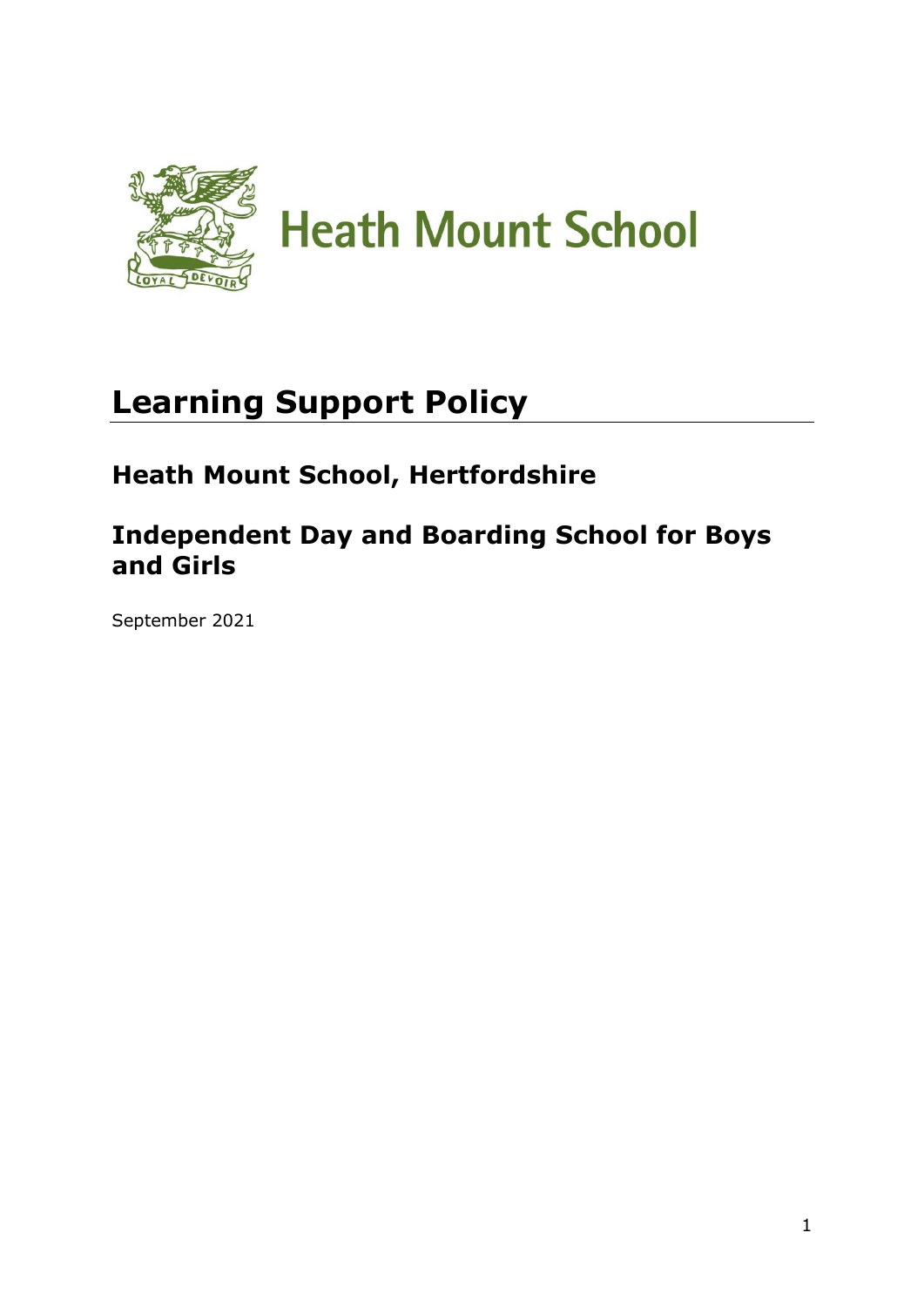# **1. Introduction**

1.1 Heath Mount ('the School') is committed to supporting the needs, and facilitating the learning, of all pupils. Every child in our community is valued; strengths are promoted and diversity is celebrated. The School provides a broad and balanced curriculum within a stimulating and nurturing environment, with the aim of enabling all pupils to learn, develop and achieve. Through wide ranging activities, pupils are encouraged to hold high aspirations and work successfully towards the attainment of key 'life skills'. All areas of school life are inclusive and teaching is tailored to support and respond to individual learning. Pupils are appropriately challenged and supported; providing every pupil in the school with the opportunity and means to reach his or her full potential. The policy applies to the whole School, including the EYFS.

# **2. Statement**

2.1. The School has a whole school approach to special educational needs provision. Through the highest possible standard of individual care and commitment to education, the School works to ensure the inclusion of all pupils, the experience of success for everyone, and the fulfilment of optimal educational outcomes.

# **3. Application and Accessibility**

3.1. This policy has been authorised by the Governors and is addressed to all members of the teaching staff and parents. It is a whole school policy, including the Early Years Foundation Stage (EYFS) provision. It is available on the School website and a copy can be requested from the School Office. It is available to staff in the staff rooms and in the policy file in the Staff Drive.

# **4. Aims and Objectives**

- 4.1 The School aims to meet the needs of children by ensuring that:
- 4.1.1 A child's individual needs are met as set out in the SEND Code of Practice, July 2015: 0-25 years (Ref DFE-00205-2013), The Equality Act 2010, part 3 of the Children and Families Act 2014 and associated regulations and the Special Educational Needs and Disability Regulations 2014.
- 4.1.2 Identification of children with special educational needs and additional needs is made as early as possible in a pupil's school career.
- 4.1.3 Individual needs are met through inclusive, wide-ranging provision. Pupils should be enabled to access a broad, balanced, relevant and differentiated curriculum which recognises and is sympathetic to, their needs, abilities and aspirations.
- 4.1.4 This curriculum will engender personal and academic success and be delivered in a supportive, motivating, coherent and co-ordinated manner, so that the child's confidence is increased and his/her self-esteem built up.
- 4.1.5 Progress is monitored and the appropriate responses are made.
- 4.1.6 There is effective partnership with parents, carers and pupils. There should be a shared vision and good participation and communication, leading to the highest possible levels of satisfaction for all.
- 4.1.7 Importance is placed on the voice of the pupil and involvement of the pupil in the planning of their education.
- 4.1.8 The Learning Support Department works effectively to implement this policy.
- 4.1.9 All staff understand their role and responsibility in providing for children's special educational needs.
- 4.1.10 All staff are supported in achieving a high level of expertise to enable them to meet the needs of all individuals.
- 4.1.11 There is effective partnership with outside agencies where appropriate.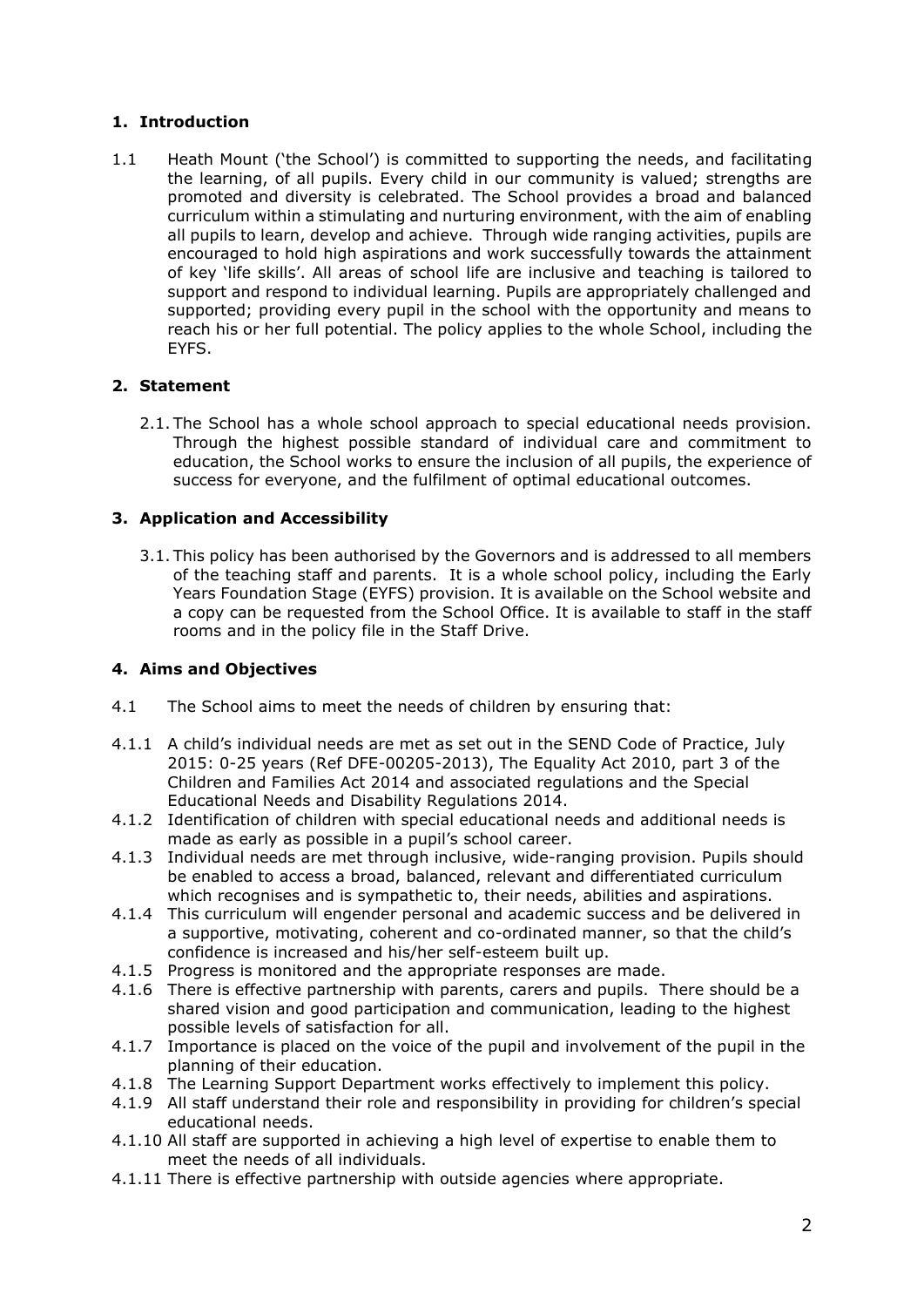4.1.12 High levels of achievement are reached for all pupils.

# **5. Special Educational Needs and Disability (SEND)**

- 5.1 A child or young person has a special educational need if:
- 5.1.1 He or she has significantly greater difficulty in learning than the majority of others of the same age. (Code of Practice, July 2015), or
- 5.1.2 He or she has a mental or physical impairment which has a substantial or longterm effect on their ability to carry out normal day-to day activities or access facilities of a kind generally provided for others of the same age.
- 5.2 The four areas of need as stated in the SEND Code of Practice, 2015 are:
- 5.2.1 Communication and Interaction;
- 5.2.2 Cognition;
- 5.2.3 Social, Emotional and Mental Health Difficulties;
- 5.2.4 Sensory and/or Physical.
- 5.3 Whilst these four areas broadly identify the primary needs of a pupil, the School also consider the needs of the whole child, which may impact on a pupil's progress:
- 5.3.1 Disability;
- 5.3.2 Attendance and punctuality;
- 5.3.3 Health and Welfare;
- 5.3.4 English as an additional language (EAL);
- 5.3.5 Being a Looked After Child (CLA);
- 5.3.6 Being a child of a service woman/man;
- 5.4 The primary purpose of identifying a pupil's needs is to ensure that school takes the appropriate action to support the learning and development of that pupil.

# **6. Identifying Children with Specific Learning Difficulties**

- 6.1 The Learning Support Team work closely with the Senior Management Team ('SMT') and wider staff, to track progress and identify pupils in need of support. The School adopts the levels of intervention as described in the SEN Code of Practice, which advocates a graduated response to meeting pupils' needs. The 'Assess, Plan, Do, Review' cycle is a central process within the school. Assessment data is recorded on year group provision maps and pupil progress is tracked. The provision maps provide a record of the actions taken to support groups and individuals in removing barriers to learning. Provision and progress are reviewed on a termly basis by class teachers in consultation with a member of the Learning Support Department.
- 6.2 A number of factors are considered in this process:
- 6.2.1 Data analysis: E.g., entry profiles, baseline assessments, reading/spelling ages, termly and annual assessments;
- 6.2.2 Findings based on teacher concerns;
- 6.2.3 Findings based on parental concerns;
- 6.2.4 The tracking of pupil progress over time;
- 6.2.5 Information from previous schools.
- 6.3 A pupil may be identified as having special educational needs if, despite differentiated teaching and sustained support: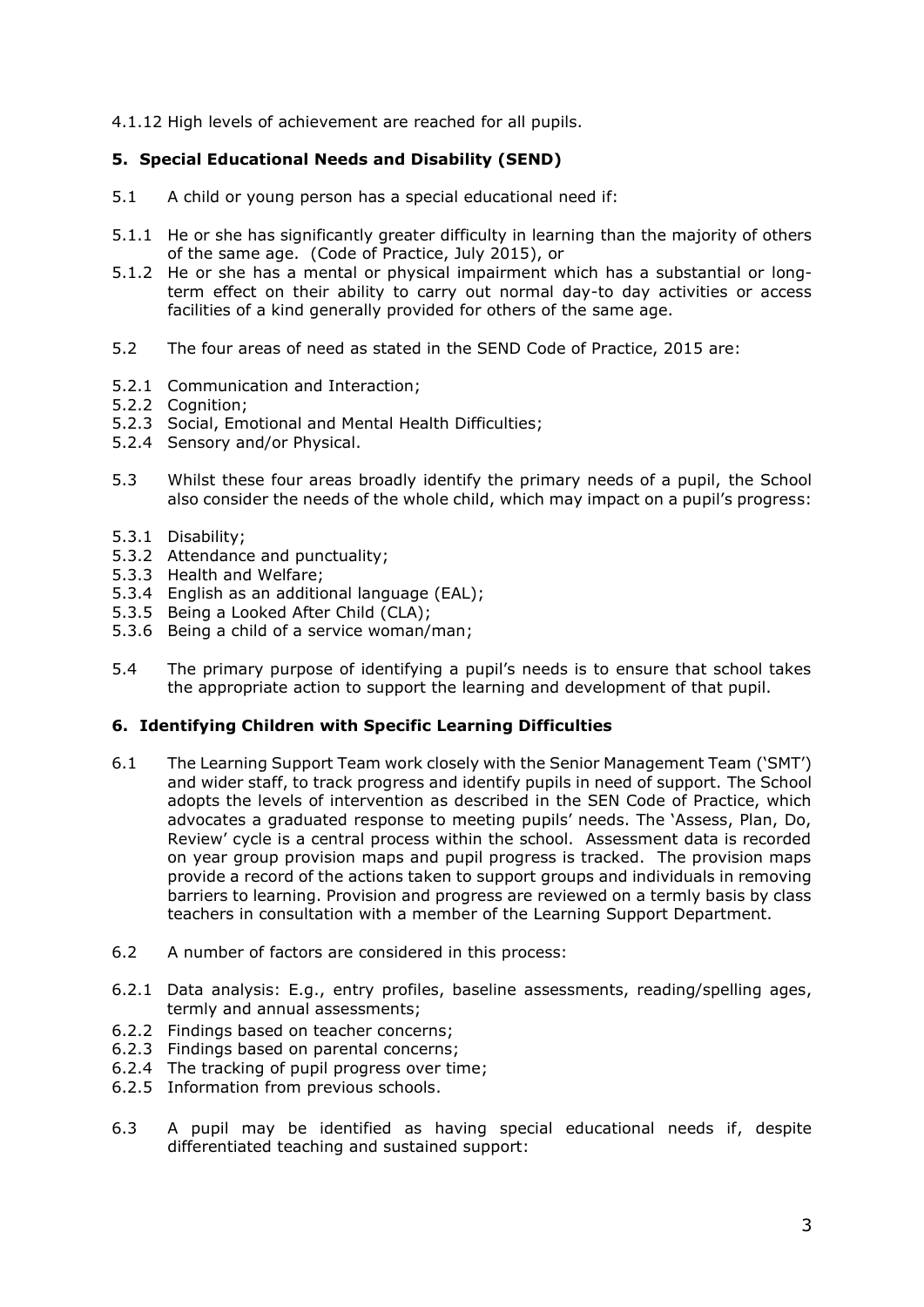- 6.3.1 Progress is significantly slower than that of their peers starting from the same baseline;
- 6.3.2 The child fails to match or better the his/her previous rate of progress;
- 6.3.3 The pupil continues to experience difficulty developing literacy/numeracy skills;
- 6.3.4 The pupil has emotional problems that substantially impede his/her learning;
- 6.3.5 The pupil has sensory or physical needs requiring additional specialist equipment or visits/advice from specialists;
- 6.3.6 The pupil has communication or interaction problems that impede the development of social relationships, thus presenting barriers to learning;
- 6.4 A pupil may also be identified as having special educational needs based on:
- 6.4.1 The results of a full diagnostic assessment undertaken by a specialist teacher in the Learning Support Department;
- 6.4.2 Information from other services/professionals, e.g. educational psychologist or speech and language therapist.
- 6.5 A full diagnostic assessment may be undertaken if a child is not making comparative progress or significant concerns are raised by parents and/or teachers. An assessment will only take place with the full support of parents. At the School, a diagnostic assessment is comprised of some or all of the following tests:
- 6.5.1 nferNelson Group Reading Test II;
- 6.5.2 Neale Analysis of Reading;
- 6.5.3 New Macmillan Reading Analysis;
- 6.5.4 York Assessment of Reading for Comprehension (YARC);
- 6.5.5 nferNelson Single Word Spelling Test;
- 6.5.6 Vernon Spelling Assessment;
- 6.5.7 Wide Range Intelligence Test (WRIT);
- 6.5.8 Test of Auditoru Processing Skills (TAPS);
- 6.5.9 Comprehensive Test of Phonological Processing (CTOPP-2);
- 6.5.10 BPVS (Receptive Vocabulary);
- 6.5.11 Phonological Assessment Battery;
- 6.5.12 Aston Visual Sequential Memory;
- 6.5.13 Sequencing of alphabet, tables, days of the week, months;
- 6.5.14 story cards;
- 6.5.15 Phonic Checklist;
- 6.5.16 DASH, Detailed Assessment of Speed of Handwriting;
- 6.5.17 Graded Maths Assessment;
- 6.5.18 Test of Memory and Learning TOMAL 2.
- 6.6 The Learning Support Department maintains a list of pupils identified with SEN. At the School, this list is referred to as the 'Learning Support Register'. This list is analysed and reviewed on a termly basis.

# **7. Provision**

7.1 At the School, quality first teaching in the classroom responds to children's diverse learning needs and encourages high aspirations. Within the classroom, provision is made to support individuals or groups of children to enable all pupils to participate effectively in curriculum and assessment activities. Class and subject teachers are responsible and accountable for the progress and development of the pupils in their class, including where pupils access support from teaching assistants and specialist staff.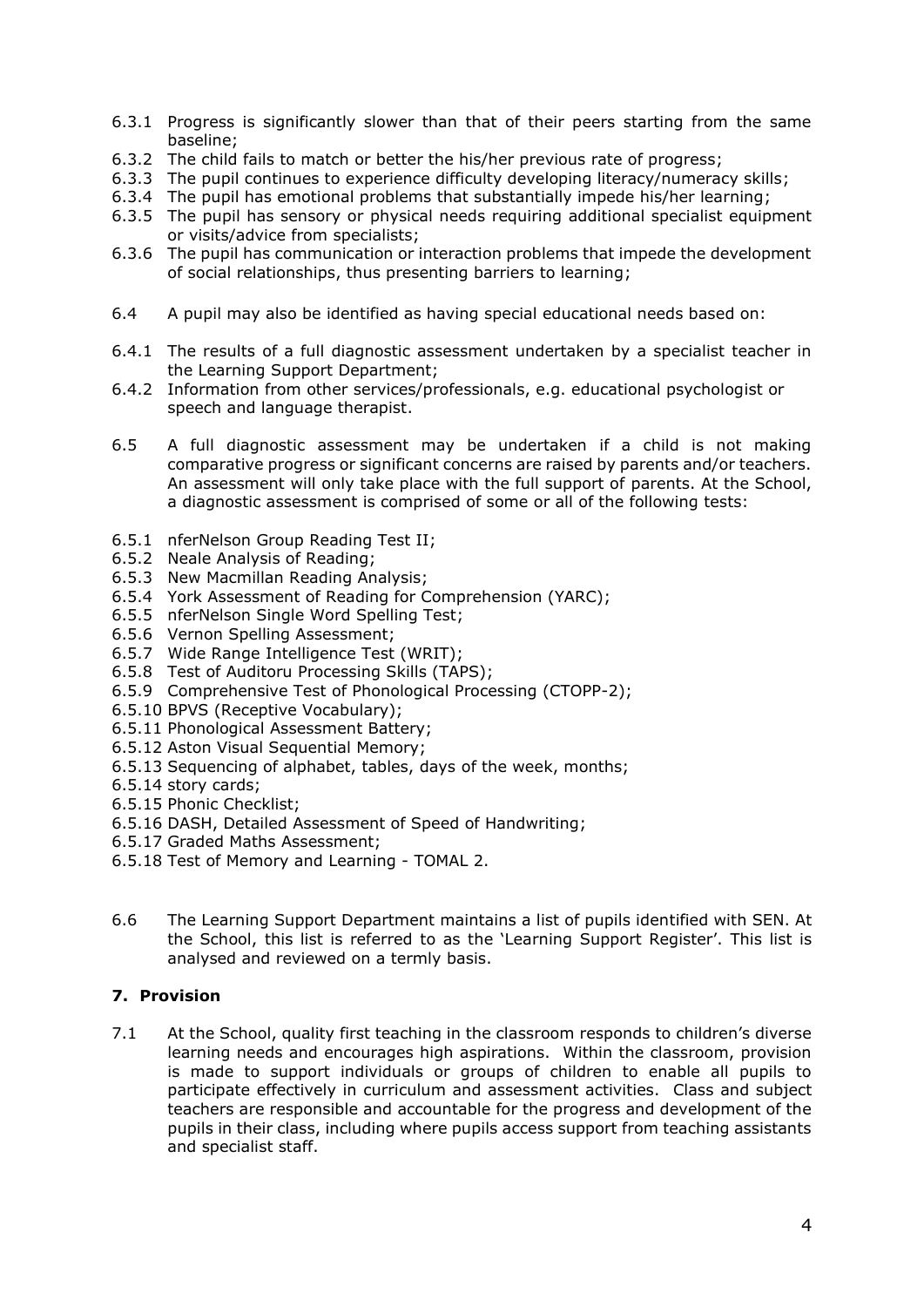- 7.2 High quality teaching, differentiated for individual pupils, is acknowledged by all as the first step in responding to pupils who have, or who may have, SEN. Regular observations of teaching are undertaken, and the quality of provision for all children, including those at risk of underachievement, is reviewed. Professional development opportunities are provided to ensure teachers' continued understanding of how to identify and support children with a range of SEN.
- 7.3 Where pupils are identified as having special educational needs, the school provides for these additional needs in a variety of ways. This provision is that which is additional to, or different from, the provision for other children of the same age. This may include:
- 7.3.1 In class support with a Teaching Assistant (TA) or additional teacher;
- 7.3.2 Small group withdrawal with a TA or teacher;
- 7.3.3 Participation in an intervention programme;
- 7.3.4 Provision or alternative learning materials/special equipment;
- 7.3.5 1:1 sessions with a specialist teacher;
- 7.3.6 Access to outside agencies, e.g. speech and language specialist, occupational therapist.
- 7.4 An appropriate course of action is decided upon as a result of consultation between parents, the pupil, the SENCO and form teacher. The course of action will focus on the desired outcomes as identified through group conversation and is related specifically to the needs of the individual.

#### **8. Support**

- 8.1 The emphasis is on support in lesson rather than withdrawals. Where it is considered necessary, pupils are withdrawn from the lessons for a short term, evidence based, targeted intervention.
- 8.2 Many children who have difficulties with the English language have even greater difficulties with foreign languages. After discussion with the language staff and parents, it may be considered appropriate that a pupil be withdrawn from foreign language lessons in order to spend their time more constructively having learning support, working on a computer based touch-typing or spelling programme, or working independently on general English or maths skills.
- 8.3 The length of time for the withdrawal varies according to the severity of the child's difficulties and his/her speed of remediation. Some pupils may need help for a limited period; others may require more long-term assistance.
- 8.4 The number of Learning Support lessons each week is decided:
- 8.2.1 After fully considering the severity and range of the individual child's difficulties;
- 8.2.2 After full discussion with the appropriate members of staff and other professionals involved;
- 8.2.3 In consultation with the child's parents.

# **9. Individual Provision Plans/Record Keeping**

9.1 Pupils identified by the School as requiring learning support have a Pupil Passport (PP) setting out the provision that is different/additional to the classroom provision and detailing the desired outcomes. Curriculum targets recorded in exercise books are used to inform the Pupil Passport. A Pupil Passport is created in consultation with the form teacher, the pupil and the parent or carer. Pupil Passports are reviewed on a termly basis and exit criteria are identified.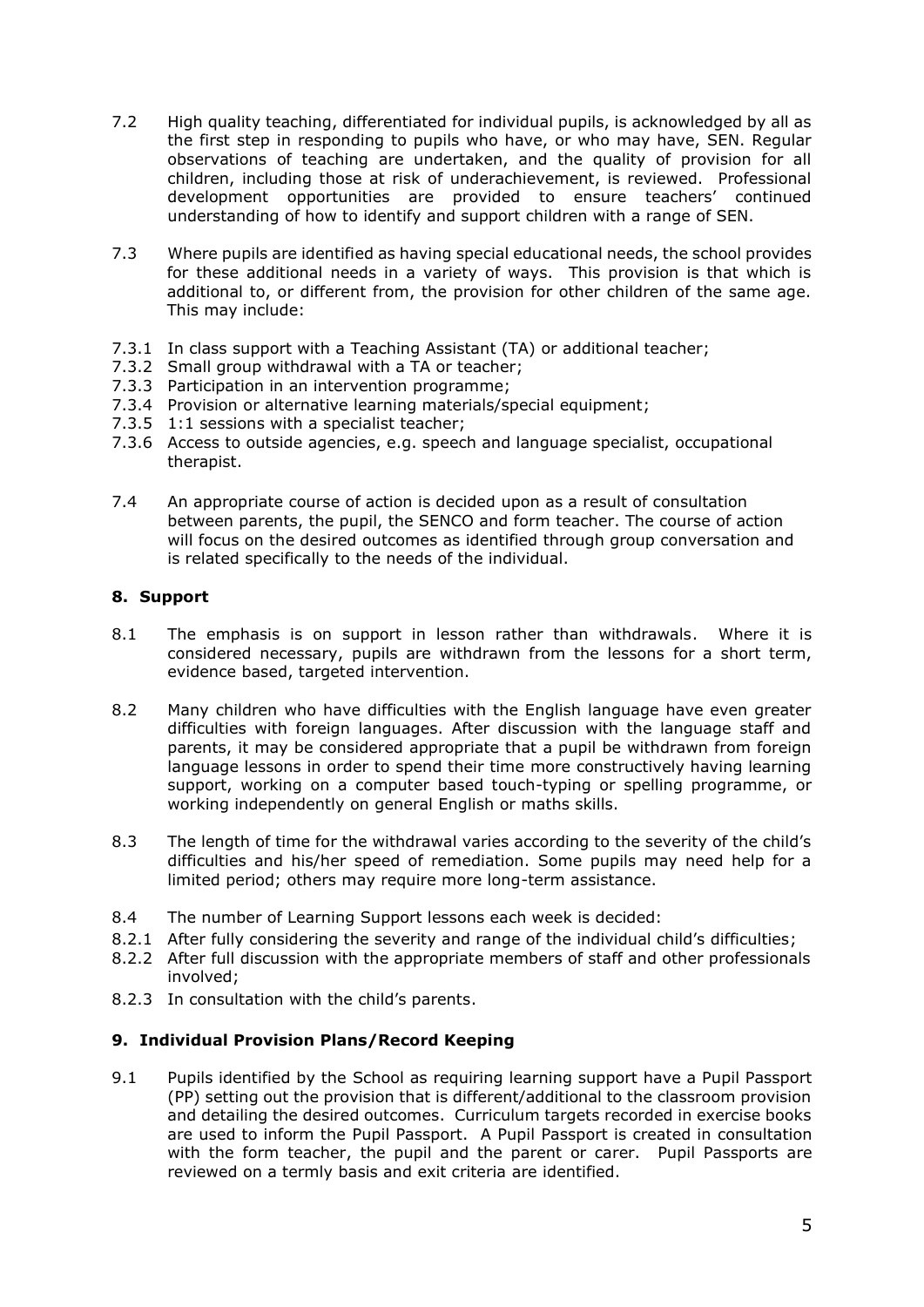9.2 The SENCO is responsible for maintaining records and ensuring access to them.

#### **10.Monitoring/Review of Progress**

- 10.1 Progress is considered the crucial factor in determining the necessity and type of on-going support. Adequate progress is that which:
- 10.1.1 Narrows the gap between the pupil and his/her peers;
- 10.1.2 Prevents the attainment gap widening;
- 10.1.3 Is equivalent to that of peers starting from the same baseline, but less than the majority of peers;
- 10.1.4 Equals or improves upon the pupil's previous rate of progress;
- 10.1.5 Ensures full curricular access;
- 10.1.6 Shows an improvement in self-help , social or personal skills;
- 10.1.7 Shows improvements in emotional well-being/behaviour.
- 10.2 Progress is monitored by the form teacher and subject teachers and overseen by the SENCO and SMT. Where support is deemed no longer necessary, the pupil's progress will continue to be closely monitored.

#### **11.Request for Statutory Assessment**

- 11.1 The School may request a Statutory Assessment when, despite an individualised programme of sustained intervention within SEN support, the pupil remains a significant cause for concern. A Statutory Assessment may also be requested by a parent or outside agency. To facilitate the process the school will provide:
- 11.1.1 Records from past interventions;
- 11.1.2 Current and past Individual Provision Plans;
- 11.1.3 Records and outcomes of reviews;
- 11.1.4 Information on the child's health and relevant medical history;
- 11.1.5 Curriculum assessment data;
- 11.1.6 Relevant assessments from specialists;
- 11.1.7 The views of parents and where possible, of the pupil;
- 11.1.8 Social Care/Educational Welfare Service reports;
- 11.1.9 Relevant information from any other professional.

#### **12. Education, Health and Care Plans (EHCP)**

12.1 An EHCP will normally be provided where, after a Statutory Assessment, the Local Authority (LA) considers that needs of the child are beyond that which the School is fully able to meet through its own provision arrangements. The School recognises that a request for a Statutory Assessment, does not automatically lead to an EHCP.

If granted, an EHCP will include details of learning objectives for the child. These are used to develop targets that are:

- 12.1.1 To be worked towards in the short term;
- 12.1.2 Matched to the longer term objectives set out in the EHCP;
- 12.1.3 Established through parental/pupil consultation;
- 12.1.4 Set out in an I.P.P.;
- 12.1.5 Implemented in the classroom;
- 12.1.6 Delivered by the class teacher and other relevant professionals.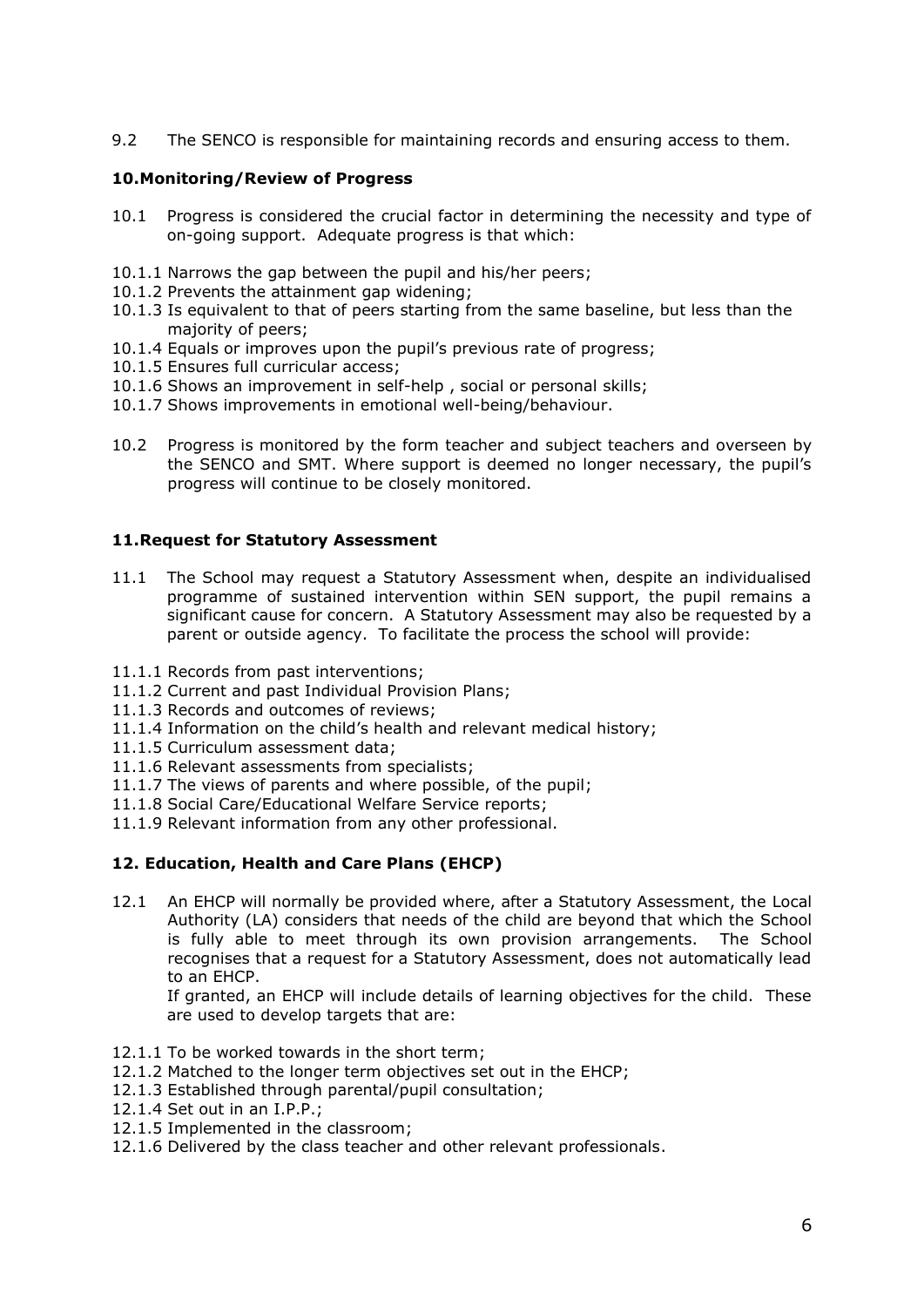- 12.2 EHCP must be reviewed annually. The School is informed of the pupils requiring reviews, by the LA at the beginning of each term. The SENCO will organise these reviews and invite:
- 12.2.1 The pupil's parents/carer;
- 12.2.2 The pupil if appropriate;
- 12.2.3 The relevant teacher/s;
- 12.2.4 A representative of the SEN Inclusion and Assessment team;
- 12.2.5 Any other person the SENCO or parent/carer considers appropriate.
- 12.3 The aim of the review is to:
- 12.3.1 Assess the pupil's progress in relation to the objectives on the EHCP;
- 12.3.2 Review the provision made to meet the pupil's need as identified in the EHCP;
- 12.3.3 Consider the appropriateness of the existing EHCP in relation to the pupils' performance during the year and whether to cease, continue or amend it;
- 12.3.4 If appropriate to set new targets for the coming year.
- 12.4 As part of the transition process at age 11 or 13, receiving schools should be invited to attend the review to plan appropriately for the new school year. Parents should be offered this opportunity to liaise with teachers from the receiving school. Within the time limits set out in the Code of Practice, the SENCO will complete and submit to the LA, the annual review forms, along with the supporting data. This annual review acknowledges the responsibility of the LA to decide whether to maintain, amend or cease an EHCP.

#### **13. Access Arrangements**

13.1 Where a pupil in school exhibits difficulties and it is felt that that pupil needs to be put forward for access arrangements, an assessment will be carried out by a specialist teacher to confirm the difficulties experienced by that pupil. Results of the assessment are then used to inform a decision based on JCQ regulations.

# **14. Admission Arrangements**

14.1 The School will work with parents about adjustments that can reasonably be made for the child both during the admissions process and later as a student. Please see the School's Admissions Policy for further details.

# **15. Special Provision**

15.1 The School recognises that pupils with medical conditions should be properly supported and enabled to have full access to education, including school trips and physical education. Where children with medical conditions are disabled, the School will comply with its duties under the Equality Act 2010. Where children have a medical condition and SEN provision of any kind, the School will comply with its duties as laid out in the Code of Practice.

# **16. Partnership**

# **16.1 Pupils**

16.1.1 The School recognises that pupils have the right to be involved in making decisions and exercising choice. Where appropriate, pupils are involved in reviewing and monitoring their progress. Pupils are encouraged to: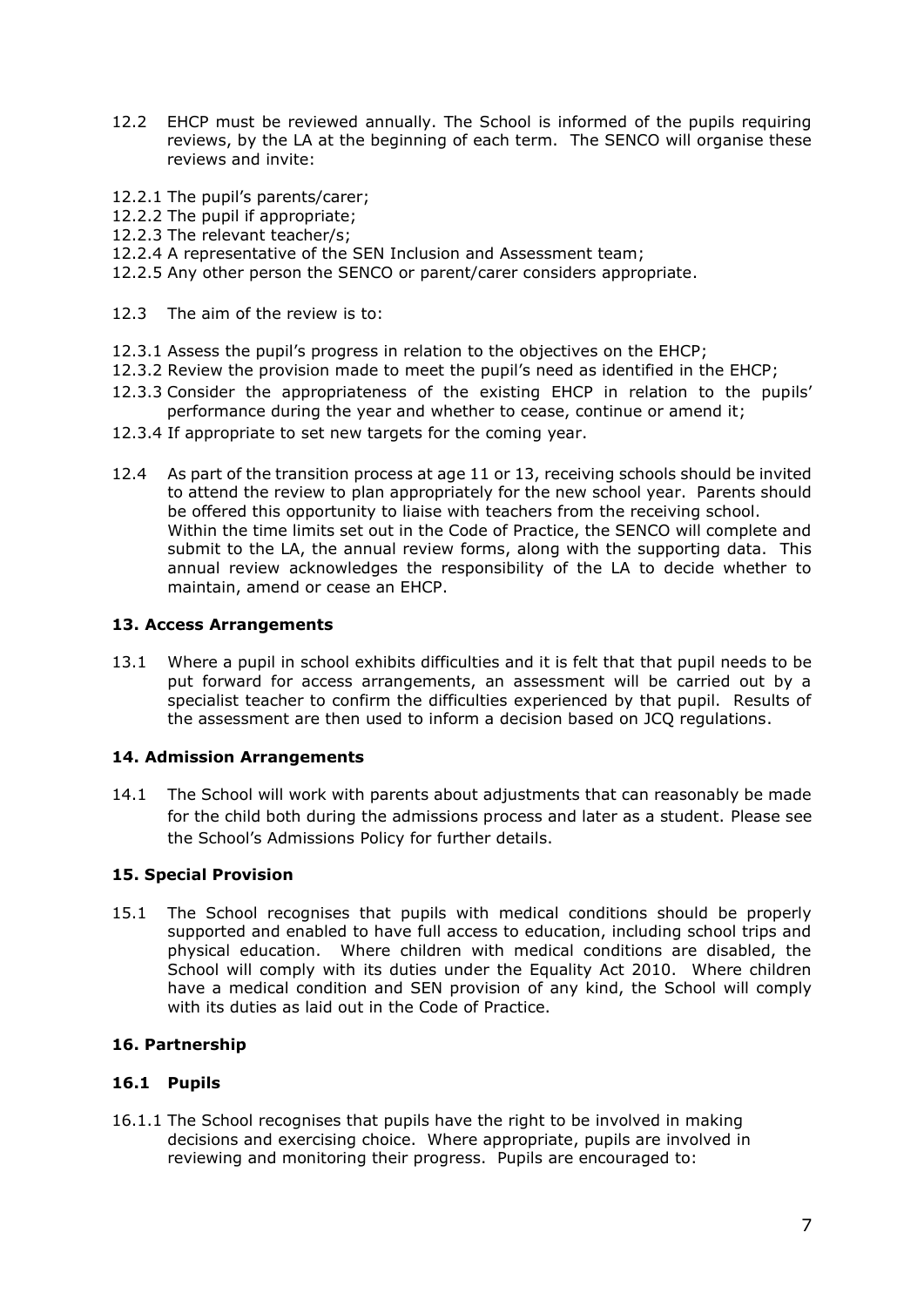- a) State their views about their education and learning;
- b) Identify their own needs;
- c) Share in target setting;
- d) Participate in reviews.

# **16.2 Parents**

16.2.1 The School aims to work in effective partnership with parents and carers through:

- a) Making parents and carers feel welcome in the building;
- b) Encouraging parents and carers to discuss any difficulties that they perceive their child to be experiencing and wish to address;
- c) Instilling confidence that the school will listen and respond;
- d) Lines of communication: e.g. email, meetings, parents evenings, reports;
- e) Involving parents and carers in all decisions regarding provision for their child and in target setting;
- f) Keeping parents and carers informed and providing information in an accessible way;
- g) Focusing on the strengths of the child as well as areas of additional need.

# **16.3 Outside Agencies**

16.3.1 The School maintains effective working links with other services and professionals. Advice and/or referrals can be sought from our link Speech and Language Therapist, Educational Psychologist and Occupational Therapist. The School also has an Occupational Therapist working as part of the Medical Team. The Learning Support Department staff liaise regularly with these and other professionals.

# **16.4 Staff Training**

16.4.1 In order to maintain and develop the quality of provision, staff undertake training and further professional development through INSET. There is further funding available for staff to attend training courses and conferences.

# **16.5 Facilities/Resources**

16.5.1 There are two dedicated Learning Support rooms in the main building and one in the Pre-Prep building. The Learning Support Department has a wide range of assessment, teaching and reference materials. Funds are deployed to implement the SEND policy and to update or add to resources where required. The key contacts for the Special Education Needs Team can be found at Appendix 1.

# **17. Monitoring and Reviews**

| <b>Governors Committee</b><br>Normally Reviewing | Education                     |
|--------------------------------------------------|-------------------------------|
| Effective from                                   | September 2021                |
| Date of Next Review                              | September 2023                |
| Person Responsible for Implementation            | Director of Curriculum        |
|                                                  | Head of Learning Support      |
| <b>Related Policies</b>                          | <b>Curriculum Policy</b>      |
|                                                  | Equality & Accessibility Plan |